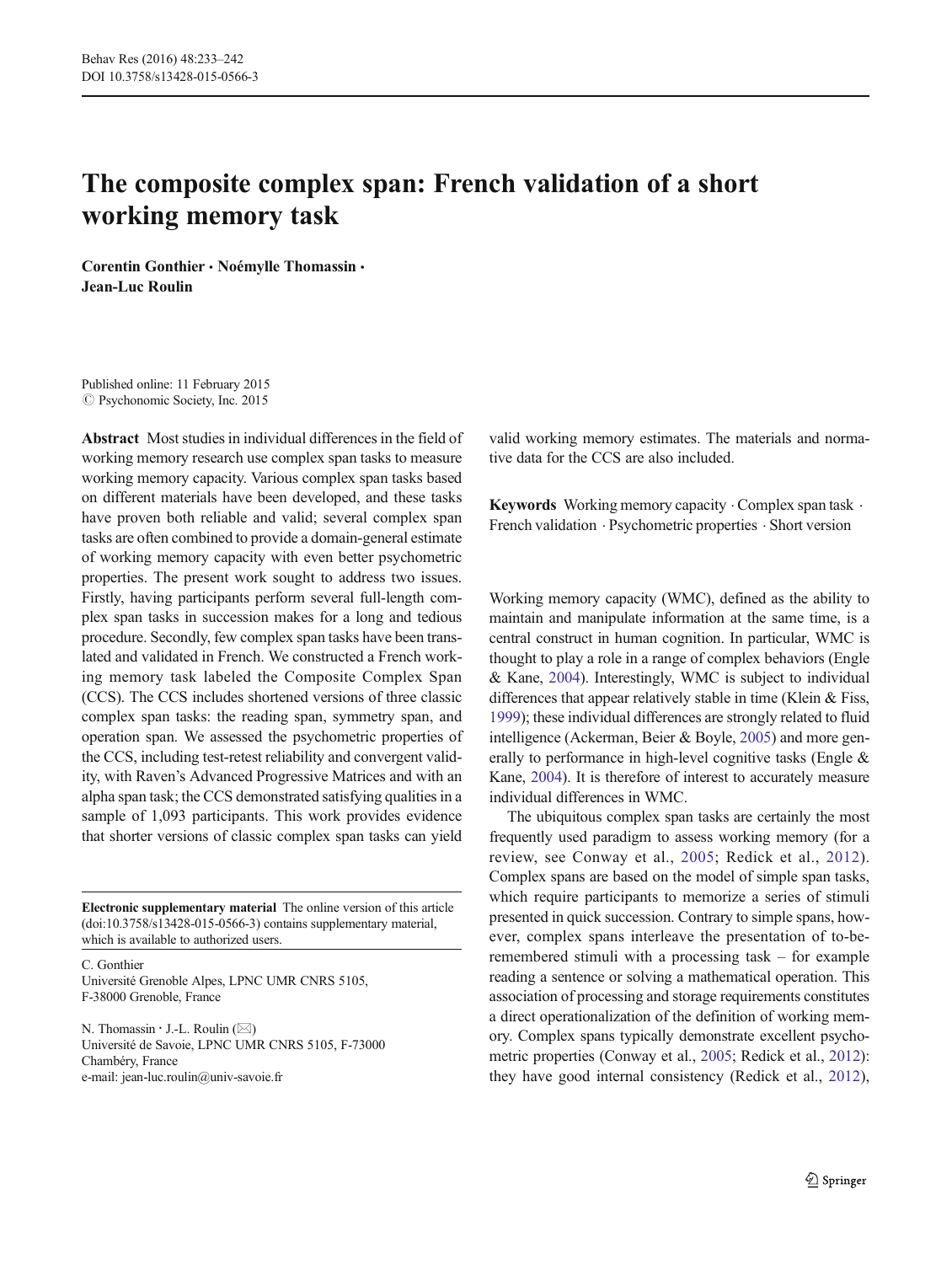stability over time (Klein & Fiss, [1999\)](#page-9-0), and convergent and criterion validity (Redick et al., [2012\)](#page-9-0). By contrast, other tasks frequently used as working memory measures are not nearly as successful: for example, the backward span is more strongly associated with short-term memory than with working memory (e.g., Engle, Tuholski, Laughlin, & Conway, [1999\)](#page-8-0) and the n-back task demonstrates limited reliability as well as limited correlations with other working memory measures (Jaeggi, Buschkuehl, Perrig, & Meier, [2010,](#page-8-0) Redick & Lindsey, [2013](#page-9-0)).

Many different complex spans have been developed over the years. The seminal complex span was the reading span (Daneman & Carpenter, [1980\)](#page-8-0). In the original version of the task, participants were asked to read a series of sentences and decide whether they were correct; the last word of each sentence had to be memorized for serial recall at the end of a trial. Other classic complex span tasks are the operation span, in which participants have to decide whether mathematical operations are correct while memorizing unrelated stimuli presented after each operation (Turner & Engle, [1989;](#page-9-0) Unsworth, Heitz, Schrock, & Engle, [2005](#page-9-0)), and the symmetry span, in which participants have to decide whether spatial displays are vertically symmetrical while memorizing spatial locations (Kane et al., [2004](#page-9-0)). Yet other complex span tasks exist, such as the counting span, navigation span, or rotation span (see Kane et al., [2004\)](#page-9-0). Despite being based on a variety of materials, such as visual, spatial, verbal, and numeric stimuli, all these complex span tasks seem to assess the same underlying construct: latent variable analyses generally indicate that complex span tasks load on a common, domain-general factor, and that this domain-general factor has better predictive validity than domain-specific factors (e.g., Kane et al., [2004](#page-9-0)). Although the assessment of domain-specific WMC may be of interest, these results often lead studies in individual differences to combine several complex span tasks so as to obtain a domain-general estimate of WMC (for recent examples, see McVay & Kane, [2012](#page-9-0); Redick & Engle, [2011](#page-9-0); Unsworth, Brewer & Spillers, [2011\)](#page-9-0).

The present work was motivated by two issues related to the practical use of complex span tasks. Firstly, although many researchers choose to combine multiple complex span tasks in the same protocol, this solution makes for a long procedure that can be tedious for the participant. Most studies employing more than one multiple complex span task have used the reading span, symmetry span, and operation span; having a participant complete the most common versions of all three tasks (Unsworth et al., [2005](#page-9-0)) yields a total of 42 trials, or 192 stimuli to remember and 192 processing demands to carry out, without even taking into account the training phases for each task. This high number of trials makes it difficult to include other tasks in the same experimental session. It may also pose experimental problems by decreasing participant engagement in the task and increasing fatigue; this is not a trivial issue since complex spans are sensitive to task sequence, both because performing a complex span may decrease performance in subsequent tasks (Schmeichel, [2007\)](#page-9-0) and because performance in complex span tasks can be lowered if demanding tasks have been previously completed in the same testing session (Healey, Hasher, & Danilova, [2011](#page-8-0)). These issues may be especially problematic in developmental or clinical settings. Moreover, a large number of trials encourages the buildup of proactive interference throughout the successive tasks, which can directly affect working memory performance (May, Hasher, & Kane, [1999;](#page-9-0) Lustig, May, & Hasher, [2001](#page-9-0)). This problem is especially critical for the assessment of working memory, since participants with a low working memory capacity are known to be more sensitive to proactive interference (Kane & Engle, [2000\)](#page-8-0).

Importantly, the large number of trials included in common complex spans comes from the fact that they were designed as stand-alone tasks, sufficient to obtain a psychometrically sound measure of WMC by themselves. However, this constraint can be avoided: since the different complex spans are known to reflect a common underlying construct, we may consider the association of multiple complex spans as a single working memory test. If individual complex spans are viewed as subtests of a larger test, then they do not need to have individually sufficient psychometric properties and the number of trials per task can be reduced. In other words, it is possible to construct a working memory test including several complex span tasks serving as subtests, with only a low number of trials per subtest, as long as the total number of trials across all subtests is sufficient to obtain a reliable measure. This idea is supported by a recent work indicating that classic complex span tasks retain significant validity even when reducing the number of trials by two-thirds, and that combining shortened versions of multiple complex span tasks yields a better measure than using a full-length version of a single task (Foster et al., [2014\)](#page-8-0). Shortened versions of complex spans tasks are also emerging in the literature, and these tasks demonstrate adequate psychometric properties (Oswald, McAbee, Redick, & Hambrick, [in press\)](#page-9-0).

Secondly, the range of available complex span tasks is limited for French-speaking samples. Certain types of span tasks are suitable for working memory assessment – such as timeconstrained span tasks, which have been validated in French (Lucidi, Loaiza, Camos, & Barrouillet, [2014\)](#page-9-0) – but these are not complex span tasks. Two versions of the reading span task and two versions of the operation span exist in French, but they all differ significantly from the widely used Englishspeaking versions of the tasks (Unsworth et al., [2005\)](#page-9-0). The first version of the reading span task (Desmette, Hupet, Schelstraete, & van der Linden, [1995\)](#page-8-0) is not computerized and only includes correct sentences, which means the only processing requirement is to read the sentences. The second version of the reading span (Delaloye, Ludwig, Borella,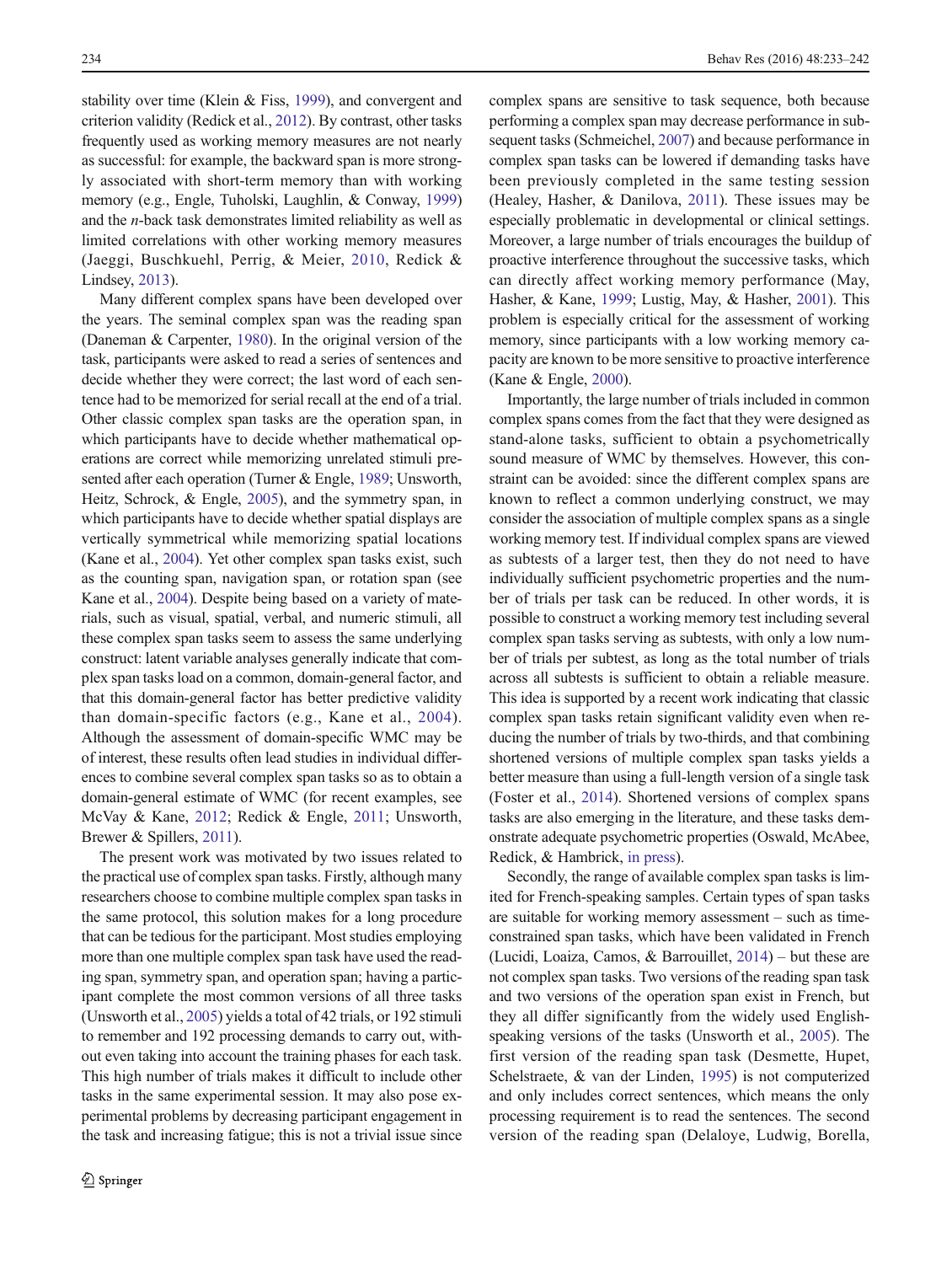Chicherio, & de Ribaupierre, [2008](#page-8-0)) is computerized and includes incorrect sentences, but the sentences differ markedly in structure from English-speaking versions – their average length is 5.5 words (whereas the average length is 12.6 words in Unsworth et al., [2005\)](#page-9-0), and half the sentences begin with the word they. Both versions of the task require participants to remember the last word of each sentence, rather than unrelated stimuli (as is the case in Unsworth et al., [2005](#page-9-0)); the words also have to be recalled orally, which precludes using the tasks in group sessions. The two versions of the operation span (Fournet et al., [2012\)](#page-8-0) have participants memorize words or spatial locations instead of consonants; they present trials in ascending order of difficulty, rather than in pseudo-random order; and they have only been normed for older adults. Complex spans such as the symmetry span and operation span do not rely on verbal materials, which means they could be adapted by simply translating the instructions; however, there may be differences in normative data between French- and English-speaking samples. In particular, Unsworth and colleagues ([2005](#page-9-0)) recommend that all participants with accuracy lower than 85 % on the processing task be excluded from the sample; we have observed that a very high number of participants consistently fail to reach this level of performance in work from our own laboratory, especially on the operation span.

In order to address both these issues, we constructed the Composite Complex Span (CCS), a French-speaking composite working memory task. The CCS included three subtests: the reading span, symmetry span, and operation span. These tasks were chosen because they are the most widespread complex span tasks, because they have been validated in very large samples (Redick et al., [2012](#page-9-0)), and because they represent a variety of materials: with these three subtests, the CCS includes numeric, visuo-spatial, and verbal content. All three subtests were designed to mimic the widespread Englishspeaking versions of the tasks (Unsworth et al., [2005](#page-9-0)). Because the three subtests were not intended to be used in isolation, they were shortened relative to the original versions by halving the number of trials. The CCS was entirely computerized and did not require oral responses from the participants, thus allowing for group administration.

## Method

#### The composite complex span

The CCS includes three subtests: the reading span, symmetry span, and operation span, presented in this order. The whole procedure takes approximately 25 min. All three subtests have the same structure: in each trial, participants have to solve a series of simple processing problems while memorizing unrelated stimuli presented after each problem. At the end of a trial, a grid containing all possible to-be-remembered stimuli appears on the screen; participants have to click the cases of the grid corresponding to the stimuli they have seen, in the correct order. An illustration of the operation span subtest is presented in Fig. 1. The reading span subtest requires participants to tell whether sentences are correct while memorizing unrelated digits; the symmetry span requires participants to tell whether spatial displays are vertically symmetrical while memorizing spatial locations within a grid; and the operation span requires participants to tell whether mathematical operations are correct while memorizing consonants.

The difficulty varies for the different subtests: set sizes range from 4 (four processing problems to solve interleaved with four stimuli to memorize) to 8 for the reading span, from 3 to 6 for the symmetry span and from 3 to 7 for the operation span. These set sizes were based on the versions used by Unsworth and colleagues (from 3 to 7 for the reading span and operation span and from 2 to 5 for the symmetry span; Unsworth et al., [2005](#page-9-0)); set sizes were increased for the reading span and symmetry span because preliminary data acquired in a small sample  $(N = 45)$  suggested that these tasks were slightly too easy in our population. In order to shorten the duration of the testing session, the number of trials per set size was reduced when compared to the versions used by Unsworth and colleagues (which include three trials per difficulty level). Each subtest includes only one trial for the lowest and highest set sizes (for which less sensitivity is needed since there are fewer participants to discriminate at these levels of ability), and two trials for all other set sizes. The trials are presented in pseudo-random order (identical for all participants) to ensure that the set size of the current trial cannot be anticipated (Unsworth et al., [2005;](#page-9-0) see also St Clair-Thompson, [2012](#page-9-0)).

Each subtest is preceded by a training phase including three practice sessions, based on the procedure used by Unsworth and colleagues (Unsworth et al., [2005](#page-9-0)). Participants receive feedback on their performance after each trial in the practice



Fig. 1 Illustration of the operation span subtest of the CCS. A series of problems and letters to memorize is followed by the recall grid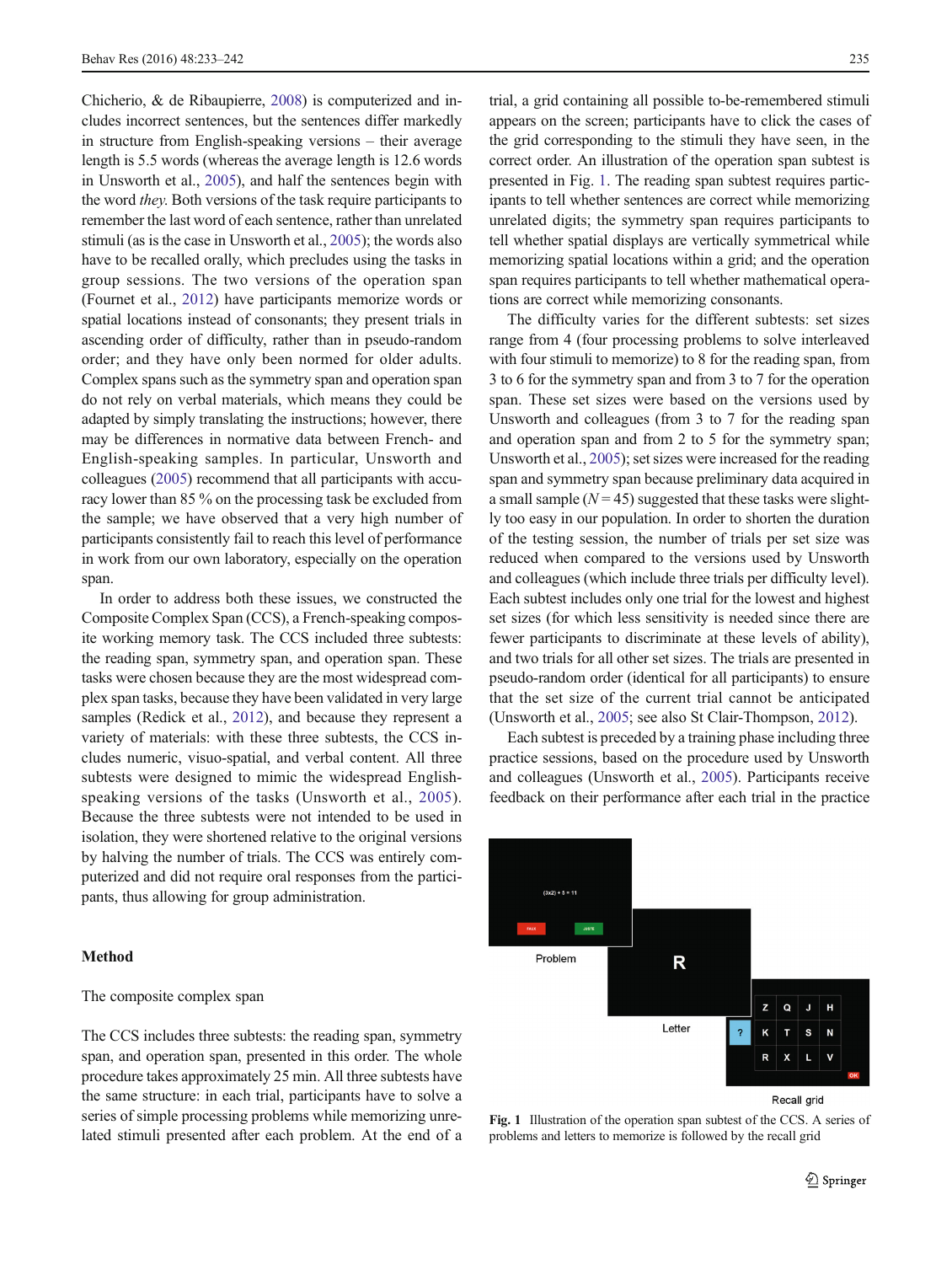sessions. The first practice session trains participants to memorize stimuli without a concurrent processing demand; for example in the reading span training, participants simply have to memorize and recall a series of digits. Participants complete three practice trials in this first session (one trial each of set sizes 2, 3, and 4). The second practice session trains participants to perform the processing task, without a memory requirement: for the reading span training, participants only have to tell whether sentences are correct. Participants initially complete 15 practice trials in this session; however, if they fail to correctly answer at least 65 % of trials, the practice session is repeated until they meet this criterion. There is no time constraint on this second practice session, but the participant's response times are registered and serve to calculate a time limit to complete the processing problems in the subsequent phases of the task. The time limit is calculated as the participant's mean response time plus 2.5 standard deviations (SDs; Unsworth et al., [2005](#page-9-0)). If the participant fails to answer the processing problem within this delay during the third practice session or the real block of trials, the program registers an error and moves on to the next stimulus. This time limit ensures that participants cannot freely rehearse the series of to-be-remembered stimuli while they are supposed to answer a processing problem. The third and final practice session trains participants to perform the memory and processing tasks simultaneously and is similar to the real block of trials. Prior to beginning the third session, participants are instructed that the memory and the processing tasks are equally important, and that they should strive to remain above 85 % of accuracy on the processing task at all times. Participants complete two practice trials in this session (one trial of set size 2 and one trial of set size 3).

### Stimuli for the complex span tasks

The reading span task All stimuli for the reading span subtest are presented in Supplemental Material 1. To-be-remembered stimuli are digits from 1 to 9, counterbalanced across trials. The same digit never appears twice in the same trial, and no trial includes a meaningful sequence of numbers. The sentences for the processing task are based on the stimuli used by Desmette and colleagues [\(1995\)](#page-8-0). Half the sentences were made nonsensical by replacing one selected word with another word incongruent to the meaning. All nonsensical sentences remained syntactically correct – e.g., Un étranger apparut sur le seuil et tendit à la fille un petit sac de fenêtres [A stranger appeared on the doorstep and handed the girl a small bag of windows]. The position of the incongruent word was situated between the middle point and the end of the sentence, counterbalanced across all trials. Each trial included between 25 % and 75 % of incorrect sentences.

The symmetry span task The stimuli for the symmetry span subtest are presented in Supplemental Material 2. To-beremembered stimuli are sequentially presented spatial locations in a 4×4 matrix; the stimuli are displayed to the participant as one square of the matrix colored in red. Spatial locations are counterbalanced across trials; the same location never appears twice within the same trial; and the locations never form a meaningful spatial pattern. The spatial displays for the symmetry judgment task were re-used from the classic computerized version of the symmetry span (Unsworth et al., [2005\)](#page-9-0) with permission from the authors. These spatial displays are made up of black and white squares in a 8×8 matrix; half the displays are vertically symmetrical, and each trial includes between 25 % and 75 % of vertically symmetrical displays.

The operation span task The stimuli for the operation span subtest are presented in Supplemental Material 3. To-beremembered stimuli are consonant letters chosen for their visual and phonologic distinctiveness (e.g., the task includes the letter N but not the letter M; a total of 11 different letters are used), counterbalanced across trials. The same letter never appears twice within the same trial, and the letters never form a meaningful sequence. The mathematical operations for the processing task follow the same structure as the original operation span (Turner & Engle, [1989](#page-9-0); Unsworth et al., [2005\)](#page-9-0). Each operation string includes two simple operations and a stated result – e.g.,  $(2\times2)+7=11$ . The operands include all digits from 1 to 9; the first operation in the string can be a multiplication or a division and the second operation can be an addition or a subtraction, counterbalanced across trials. The correct result of the operation string is always an integer comprised between 1 and 20. The stated result is incorrect in half the operation strings, and each trial includes between 25 % and 75 % of correct operations.

#### Scoring method

Performance in the CCS was scored with the partial credit load method (Conway et al., [2005\)](#page-8-0); in other words, participants are awarded one point per correctly recalled stimulus in each trial. With this scoring method, a participant correctly recalling four out of five stimuli in a trial of set size 5 would get four points. The partial credit method is the preferred scoring method for complex span tasks (Conway et al., [2005](#page-8-0); Redick et al., [2012](#page-9-0)); we adopted the load version because it produced slightly more normal distributions in our sample. This scoring method yields one working memory score for each subtest. Working memory scores on each subtest are then transformed into zscores and the three z-scores are averaged, yielding a single composite working memory score. Processing accuracy scores, calculated as the percentage of processing problems correctly answered by the participant, are also retrieved for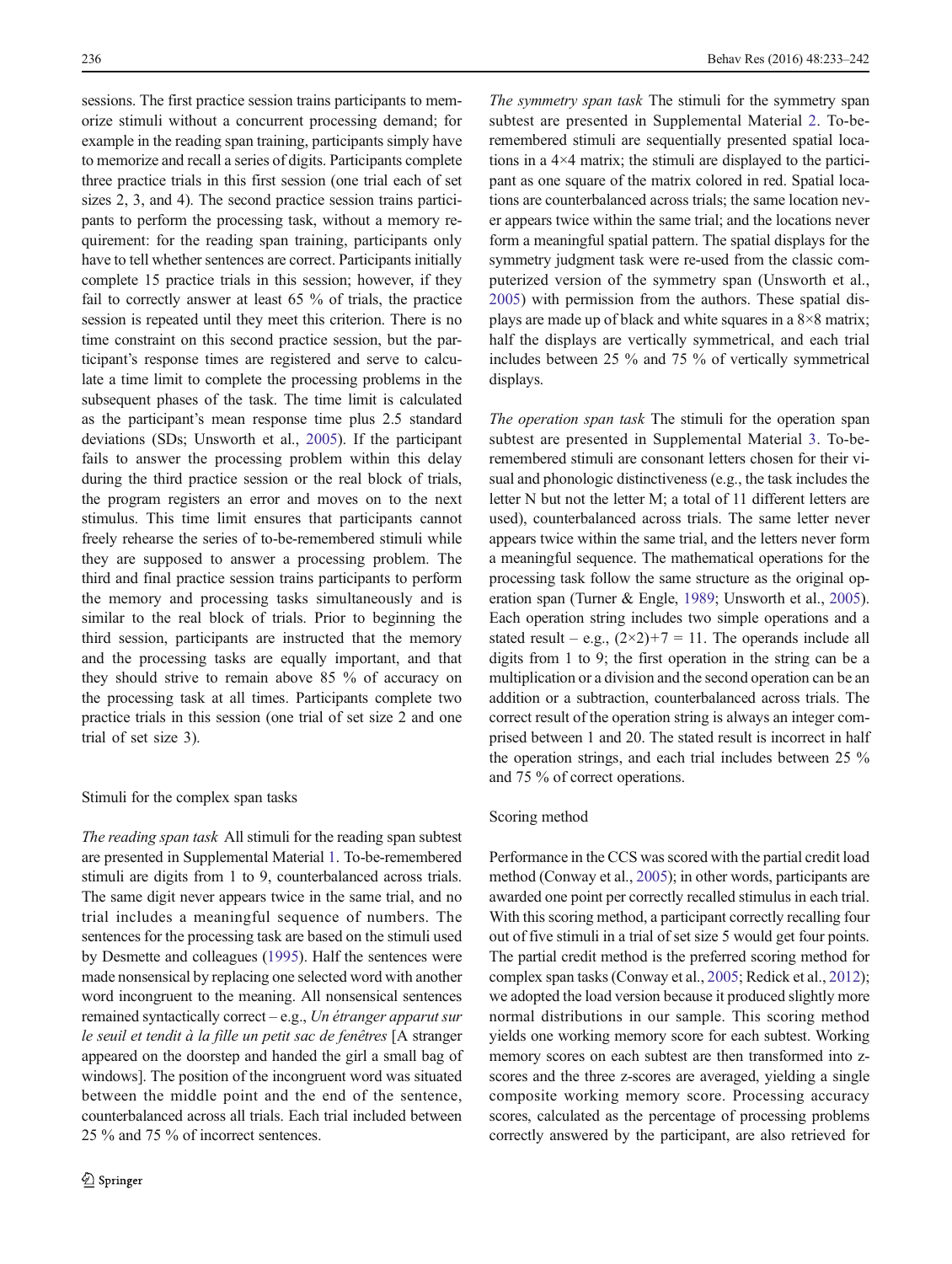each subtest. Participants with less than 85 % accuracy on a processing task are typically excluded from the sample (Conway et al., [2005](#page-8-0); Unsworth et al., [2005](#page-9-0)); however, various studies performed in our laboratory suggested that this criterion is too strict in French student samples. For this reason, we instead elected to exclude participants who score in the bottom fifth percentile of the distribution of processing accuracy scores. When a participant scores below the exclusion criterion in a single subtest, their working memory score is calculated as the average of their scores on the two other subtests; when a participant scores below the criterion in two or all three subtests, their data are discarded entirely.

### Validation procedure

Convergent validity tasks Two tasks were used to assess the predictive validity of the CCS. The first task was set II of Raven's Advanced Progressive Matrices (APM; Raven, Raven & Court, [1998](#page-9-0)), a test of fluid intelligence. Set II of the APM is made up of 36 items of ascending difficulty; each item comprises a matrix of nine geometric patterns that follow various logical rules. On each item, the bottom-right piece of the matrix is missing, and the participant has to select the correct piece to complete the matrix among eight alternatives. Working memory demonstrates consistent correlations with fluid intelligence, and the APM are frequently used to test convergent validity when validating complex span tasks (e.g., Redick et al., [2012;](#page-9-0) Unsworth et al., [2005\)](#page-9-0).

Because we wanted to ensure that the CCS correlates with working memory tasks other than complex spans, we chose the alpha span as a second convergent validity measure (Oberauer, Süß, Schulze, Wilhelm, & Wittmann, [2000\)](#page-9-0). This working memory task requires participants to read a series of words and to recall the first letter of each word in alphabetical order. The alpha span is not a complex span with interleaved presentation of processing problems and to-be-remembered stimuli; instead, the processing requirement in the task is to rearrange the first letters of each word in alphabetical order. We constructed a French version of the alpha span for this validation study (stimuli are presented in Supplemental Material 4). The alpha span included five practice trials with set sizes ranging from 2 to 8, and eight target trials with set sizes ranging from 4 to 8, similar to the reading span and operation span subtests. A pre-test experiment conducted in a sample of 104 participants revealed that the alpha span correlated with Raven's APM ( $r = .49, p < .001$ ), indicating convergent validity. Internal consistency was also satisfying for both the alpha span ( $\alpha$  = .68) and the APM ( $\alpha$  = .75).

Validation sample A total of 1,093 participants completed the CCS (mean age = 20.79 years,  $SD = 4.61$ ; 142 male). These data were collected over the course of three years, in the context of several different experiments not reported here. All participants were university students participating for course credit; they were recruited at the University of Savoy or at the University of Grenoble, France. The following inclusion criteria were observed: having French as a first language, having no history of neurologic disorders, and taking no psychoactive drugs. All participants provided written informed consent prior to the experimental session. A subset of these 1,093 participants ( $N = 303$ ) performed the task on two separate occasions, allowing for the examination of test-retest reliability. The test-retest data was collected incidentally over multiple experiments, which means the delay between the two testing sessions varied (median  $= 57$  days, range  $= 13 - 398$ ). Two other subsets of participants additionally completed either the APM ( $N = 184$ ) or the alpha span ( $N = 249$ ) in the same session as the CCS, allowing for the examination of convergent validity.

#### Results

#### Descriptive statistics

Among the total sample of 1,093 participants, 20 participants (1.8 %) were excluded because they failed to reach the accuracy criterion on the processing tasks in two or all three subtests. Another 99 participants (9.1 %) failed to reach the accuracy criterion in a single subtest, and their working memory scores were calculated on the basis of the two other subtests. The remaining 974 participants (89.1 %) performed adequately in all three subtests. Most participants needed a single practice session on the processing task to reach the accuracy criterion in each subtest; more than one practice session was required for 12 participants in the reading span  $(1.1 \%)$ , six participants in the symmetry span (0.5 %), and 33 participants in the operation span  $(3.0\%)$ .

Descriptive statistics for working memory scores and processing accuracy scores are presented in Table [1.](#page-5-0) Overall, the working memory scores for each subtest were normally distributed. For the reading span and symmetry span subtests, processing accuracy scores showed high kurtosis coefficients, indicating a floor effect (similar to Redick et al., [2012](#page-9-0)); this floor effect on processing scores is a desirable feature of complex spans since the processing task is only intended as a distraction rather than a sensitive psychometric measure (Redick et al., [2012](#page-9-0)). For the operation span, processing accuracy scores were approximately normally distributed, indicating the absence of a floor effect.

Working memory and processing accuracy scores as a function of percentile in the sample are presented in Table [2.](#page-5-0) These data confirm the presence of a floor effect for processing accuracy on the reading span and symmetry span and the absence of this floor effect for processing accuracy on the operation span. In the latter case, most participants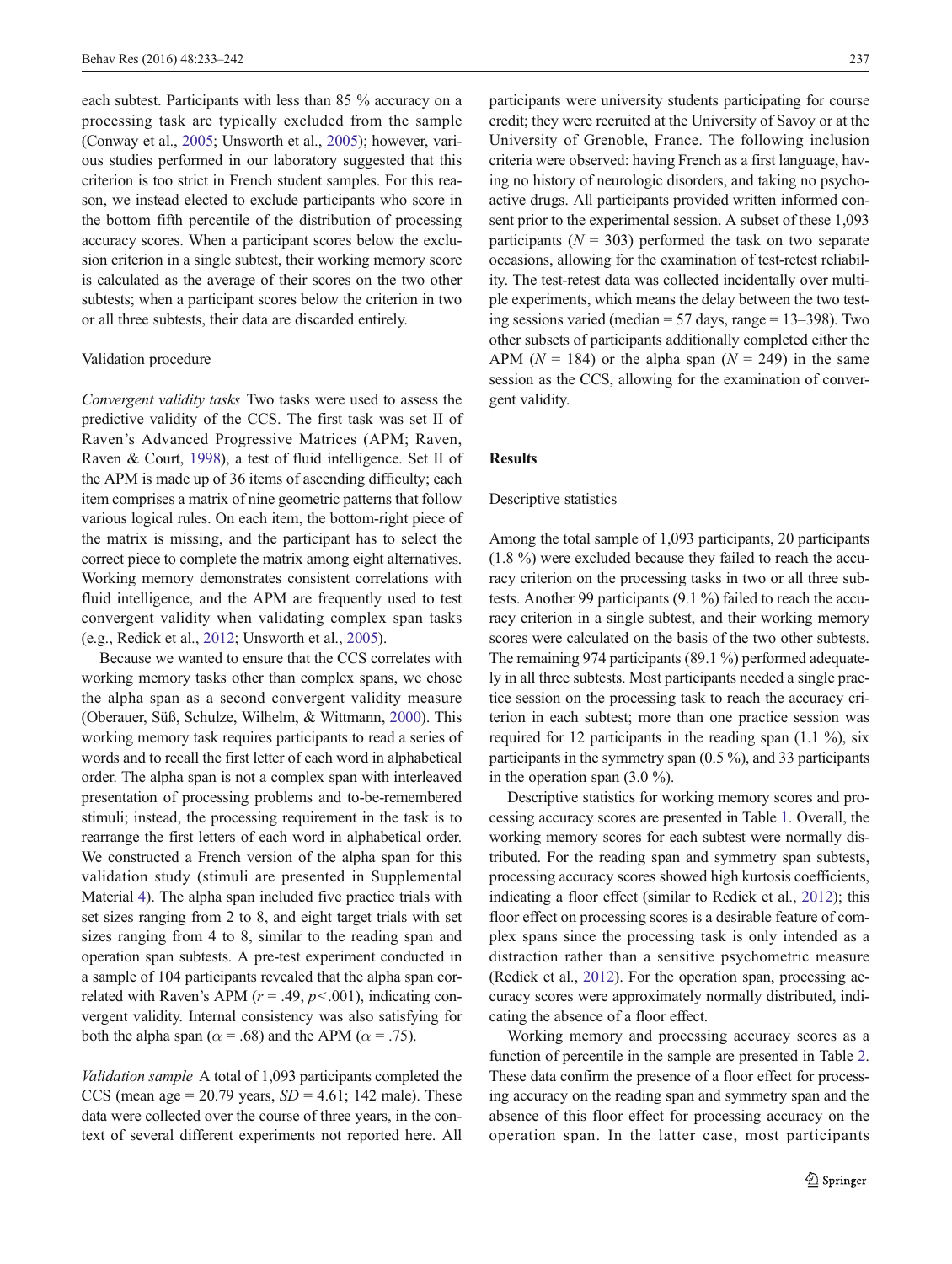| Measure                        | Mean SD |      | Skewness Kurtosis |         |
|--------------------------------|---------|------|-------------------|---------|
| Composite working memory score | $-0.01$ | 0.80 | $-0.60$           | 0.57    |
| Reading span                   |         |      |                   |         |
| Working memory score           | 32.12   | 8.71 | $-0.22$           | $-0.39$ |
| Processing accuracy score      | 88.09   |      | $9.81 - 2.10$     | 6.06    |
| Symmetry span                  |         |      |                   |         |
| Working memory score           | 18.37   |      | $5.38 - 0.55$     | $-0.23$ |
| Processing accuracy score      | 89.55   |      | $8.89 - 1.79$     | 5.37    |
| Operation span                 |         |      |                   |         |
| Working memory score           | 28.88   |      | $7.48 - 0.87$     | 0.68    |
| Processing accuracy score      | 80.93   |      | $12.32 - 1.02$    | 1.00    |

<span id="page-5-0"></span>Table 1 Descriptive statistics for working memory and processing accuracy scores

The range of possible working memory scores is 0–-48 for the reading span, 0–27 for the symmetry span, and 0–40 for the operation span. Processing accuracy refers to the percentage of correct answers

demonstrated adequate performance on the processing task except for participants in the bottom fifth percentile who scored barely above chance level. No floor or ceiling effect appeared for working memory scores on any subtest.

#### Reliability

Internal consistency of the working memory scores was computed for each subtest with the Kane et al. [\(2004\)](#page-9-0) method: the proportion of correctly recalled stimuli was calculated for each trial and a Cronbach's  $\alpha$  was calculated across all trials. The values of Cronbach's  $\alpha$  were satisfying, with values above .70 for the reading span ( $\alpha$  = .72), the symmetry span ( $\alpha$  = .72), and the operation span ( $\alpha$  = .76). These values are comparable to the coefficients reported by Redick et al. [\(2012\)](#page-9-0), indicating that the decrease in the number of trials did not critically affect the reliability of the subtests. An omega total coefficient was

| Table 2 |  |  | Percentiles for working memory and processing accuracy scores |
|---------|--|--|---------------------------------------------------------------|
|         |  |  |                                                               |
|         |  |  |                                                               |

also computed to estimate the internal consistency of the full scale; this coefficient is similar to Cronbach's alpha but offers a better estimate of reliability for multidimensional scales, as is the case here (see Revelle & Zinbarg, [2009\)](#page-9-0). Internal consistency was even higher for the full scale than for the subtests  $(\omega_{t} = .86)$ .

Test-retest reliability of the working memory scores was calculated as the correlation between scores on the first session and scores on the second session. The length of time between the two administrations of the task was added as a covariable in the analysis. Correlation coefficients were moderate for the reading span,  $r(285) = .61$ , the symmetry span,  $r(286) = .69$ , and the operation span,  $r(283) = .66$ . These values are lower than the test-retest reliability coefficients reported by Redick et al. ([2012](#page-9-0)). However, test-retest reliability was higher and above .70 for the composite working memory score,  $r(298) = .77$ ; this value is similar to the results reported in Redick et al. ([2012](#page-9-0)) and indicates satisfying test-retest reliability.

On average, working memory scores were higher on the second session for the symmetry span, the operation span, and the composite working memory score (all  $ps < .001$ ), indicating a practice effect. However, the effect was relatively small; on average, participants recalled 1.6 more stimuli on the second session of the symmetry span (out of a total of 27) and 1.7 more stimuli on the second session of the operation span (out of a total of 48). The practice effect did not reach significance for the reading span,  $F(1,285) = 2.44$ ,  $p = .12$ ,  $\eta_p^2 = .01$ ; on average, participants recalled 0.8 more stimuli on the second session of this subtest (out of a total of 48).

#### Validity

Convergent validity was assessed by examining the correlations between the three subtests. For reference, Redick et al.

| Measure                        | Percentile 5 | 25      | 33.3    | 50   | 66.6  | 75   | 95   |
|--------------------------------|--------------|---------|---------|------|-------|------|------|
| Composite working memory score | $-1.41$      | $-0.52$ | $-0.33$ | 0.04 | 0.37  | 0.61 | 1.14 |
| Reading span                   |              |         |         |      |       |      |      |
| Working memory score           | 18           | 26      | 28      | 32   | 37    | 39   | 46   |
| Processing accuracy score      | 71           | 85.5    | 87.5    | 89.5 | 93.75 | 95   | 98   |
| Symmetry span                  |              |         |         |      |       |      |      |
| Working memory score           | 9            | 14      | 16      | 19   | 22    | 23   | 26   |
| Processing accuracy score      | 74           | 85.25   | 89      | 92.5 | 92.5  | 96.5 | 100  |
| Operation span                 |              |         |         |      |       |      |      |
| Working memory score           | 15           | 23      | 27      | 30   | 33    | 34   | 39   |
| Processing accuracy score      | 57.5         | 75      | 77.5    | 82.5 | 87.5  | 90   | 97.5 |

The range of possible working memory scores is 0–48 for the reading span, 0–27 for the symmetry span, and 0–40 for the operation span. Processing accuracy refers to the percentage of correct answers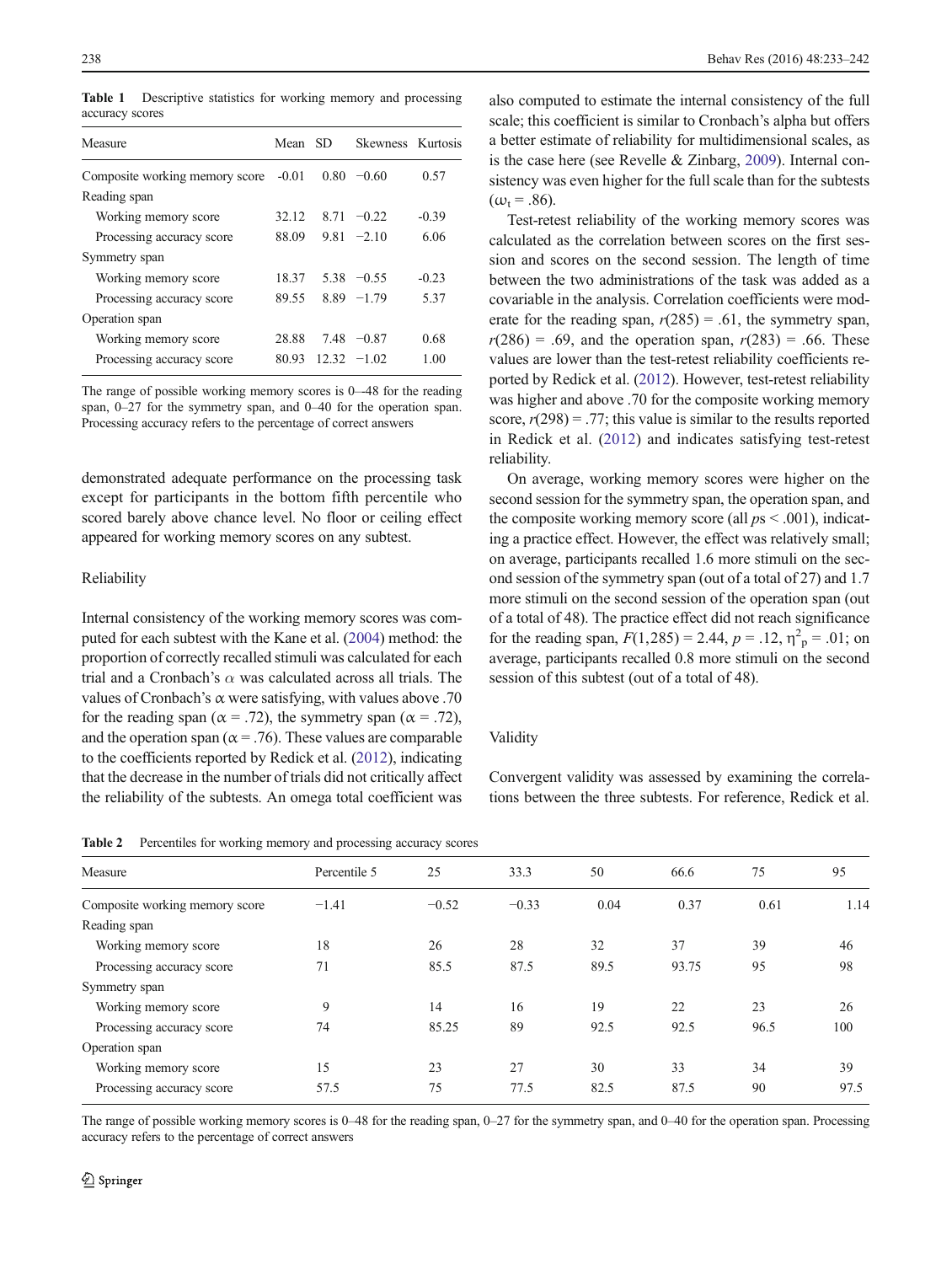<span id="page-6-0"></span>[\(2012\)](#page-9-0) reported the following average correlation coefficients between the reading span, symmetry span, and operation span in four different samples:  $r = .46$  for the reading span and symmetry span,  $r = .63$  for the reading span and operation span, and  $r = .47$  for the symmetry span and operation span. In the CCS, working memory scores were moderately correlated across the three subtests (see Table 3). As can be seen, these correlation coefficients are lower than those reported by Redick et al. ([2012](#page-9-0)), but not disproportionately so, suggesting that the short versions of the subtests retained satisfying validity.

Concurrent validity was assessed as the correlation between the working memory scores and performance on the APM and the alpha span task (see Table 3). As expected, the working memory composite score correlated with Raven's APM,  $r(182) = .39$ ,  $p < .001$ . This correlation is close to usually observed values: Redick et al. ([2012](#page-9-0)) reported an average coefficient of  $r = .36$  for the correlation between complex span tasks and Raven's matrices in 11 different samples. Performance on the three individual subtests of the CCS also correlated with the APM, although the correlation coefficients were much lower than for the global score. The working memory composite score also correlated with the alpha span,  $r(247) = .54$ ,  $p < .001$ . Again, this correlation is close to the expected value: for example, Oberauer et al. ([2000](#page-9-0)) reported a .49 correlation between a similar alpha span task and a version of the reading span. Performance on the three subtests also correlated with the alpha span; the correlations for the subtests and the composite score were close in magnitude.

#### Confirmatory factor analysis

To provide a more powerful test of the internal consistency and convergent validity of the CCS, the data were submitted to a confirmatory factor analysis (CFA; for a similar procedure, see Lewandowsky, Oberauer, Yang, & Ecker, [2010](#page-9-0)). All items in a subtest were assumed to load on a latent variable representing the score on this subtest, and the three latent variables representing the three subtests were assumed to load on a general factor representing working memory capacity. Measurement errors for each item were assumed to be

Table 3 Cross-task correlations for the working memory and convergent validity measures

| Measure         | Reading<br>span | Symmetry<br>span | Operation<br>span | Alpha<br>span | Raven's<br>APM |
|-----------------|-----------------|------------------|-------------------|---------------|----------------|
| Reading span    |                 | .33              | .53               | .45           | .18            |
| Symmetry span   | .33             |                  | .38               | .41           | .37            |
| Operation span  | .53             | .38              |                   | .48           | .20            |
| Composite score | .80             | .75              | .82               | -54           | .39            |

uncorrelated. The resulting model is represented in Fig. [2.](#page-7-0) The fit of this model was excellent  $[\chi^2(206) = 286.72]$ ,  $p<.001$ ;  $\chi^2$ /df = 1.39; comparative fit index (CFI) = 0.979; root-mean square error of approximation  $(RMSEA) = 0.02$ ; standardized root mean square residual (SRMR) = 0.029; see Hu & Bentler, [1999](#page-8-0), for details on the fit indices]. All items in each subtest loaded on their respective latent variables, and the latent variables for each subtest loaded on the general factor representing working memory capacity. In other words, the three subtests of the CCS demonstrated both internal consistency and convergent validity.

#### Psychometric properties as a function of exclusion criteria

The CCS does not use the same exclusion criteria as the classic version of the tasks (Unsworth et al., [2005\)](#page-9-0): the data of a participant on a subtest are only excluded if this participant scores in the bottom fifth percentile for processing accuracy, rather than if the participant scores below 85 % processing accuracy. As presented in Table [2](#page-5-0), this resulted in much more lenient exclusion criteria in our sample: for example, only participants scoring below 57.5 % processing accuracy were excluded on the operation span. This raises the possibility that the CCS might have demonstrated different psychometric properties when using the more stringent criterion of 85 % accuracy. In order to test this possibility, the data were reanalyzed for each subtest separately after excluding participants scoring below 85 % accuracy. Although this procedure resulted in the exclusion of a large number of participants (more than half the sample for the operation span), the three subtests demonstrated comparable psychometric properties (see the results in Table [4\)](#page-7-0). In other words, excluding only participants who scored in the bottom fifth percentile did not seem to alter the psychometric qualities of the task.<sup>1</sup>

# Discussion

This article presented the CCS, a composite working memory task including short versions of three complex spans, the reading span, symmetry span, and operation span. The CCS demonstrated satisfying reliability and validity. Observed values for internal consistency, test-retest stability, and concurrent validity were quite close to the values reported for Englishspeaking versions of the subtests (Redick et al., [2012](#page-9-0)). Performance on the CCS appeared relatively stable in time, and the task showed the expected correlations with Raven's APM and with an alpha span task. Overall, the CCS seems to constitute an adequate task to measure domain-general

<sup>&</sup>lt;sup>1</sup> Two alternative exclusion criteria were also tested: processing accuracy less than 65 % and processing accuracy less than 75 %. The psychometric properties of the CCS were virtually unaffected in both cases.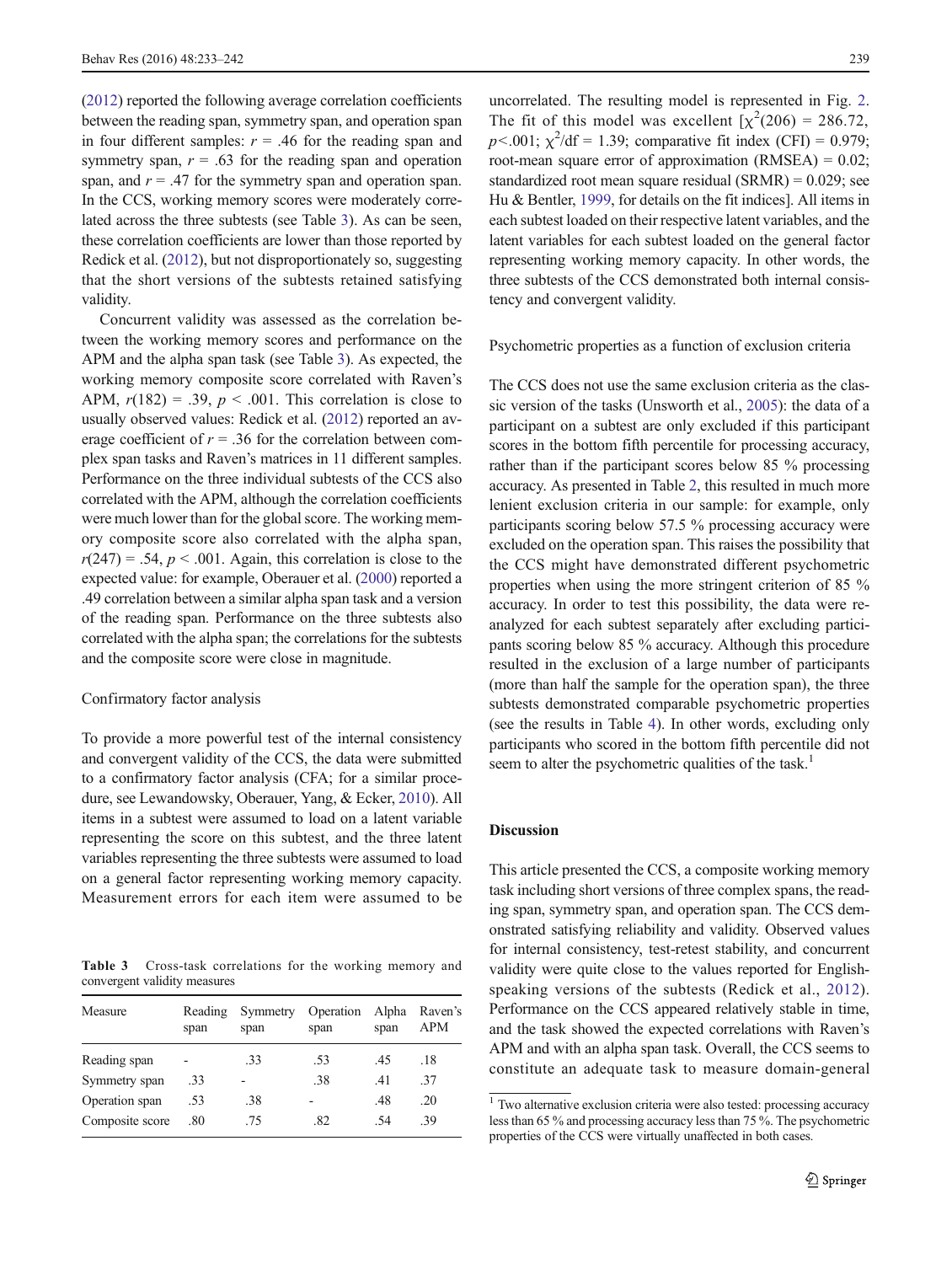<span id="page-7-0"></span>

Fig. 2 Confirmatory factor analysis model for the Composite Complex Span (CCS). All correlations and loadings are standardized estimates. For each item, the uppercase letter indicates the subtest and the digit indicates

set size. Measurement errors are not depicted. WMC=working memory capacity; RSpan= reading span; SSpan=symmetry span; OSpan= operation span

working memory capacity in French-speaking samples. Despite including only half as many trials in total as the three classic computerized versions of the subtests (Unsworth et al., [2005\)](#page-9-0), the CCS demonstrates similar psychometric properties. The satisfying qualities of the CCS indicate that short versions of complex span tasks may be used to provide an accurate measure of domain-general working memory, congruent with the conclusions of recent works (Foster et al., [2014;](#page-8-0) Oswald et al., [in press](#page-9-0)). In other words, it is not necessary to have participants complete full versions of multiple complex spans to obtain a valid measure of their working memory capacity. In this respect, the CCS parallels the shortened working memory task developed by Oswald and colleagues, with the added benefit of being available for French-speaking samples and demonstrating the necessity of population-specific exclusion criteria.

It should be noted that the composite working memory score is more reliable and more valid than scores on the individual subtests; this reflects the fact that the CCS should be viewed as a unitary task assessing domain-general working memory, rather than as a task battery assessing working memory for different types of materials. Similarly, even though

assessing domain-specific working memory capacity may be of interest, the CCS should not be decomposed into verbal and spatial subtests due to the limited psychometric value of individual subtests. With only one or two subtests per domain, it is also likely that this approach would yield task-specific rather than domain-specific estimates of working memory capacity; in order to obtain a valid measure of domain-specific working memory capacity, it would be recommended to use at least three tasks per domain (Foster et al., [2014](#page-8-0)).

The only major difference between the CCS and original versions of the three complex spans resides in performance of the participants on the processing tasks. Published versions of English-speaking complex spans typically recommend excluding participants who score lower than 85 % on the processing task (Conway et al., [2005;](#page-8-0) Unsworth et al., [2005](#page-9-0)), which results for example in about 15 % of exclusions for the operation span in American samples (Unsworth et al., [2005](#page-9-0)). As can be seen in Table [3](#page-6-0), applying the same criterion in our sample would result in excluding approximately 25 % of participants on the reading span and symmetry span and more than 50 % of participants on the operation span subtest. Why such a discrepancy? The instructions, the practice phases, and the difficulty of the

| Measure             | Reading span |          | Symmetry span | N        | Operation span | Ν        |
|---------------------|--------------|----------|---------------|----------|----------------|----------|
| Cronbach's $\alpha$ | .72/.68      | 1026/847 | .72/.72       | 1023/894 | .76/.69        | 1010/537 |
| Test-retest         | .61/0.56     | 286/221  | .69/.60       | 287/229  | .66/.66        | 284/91   |
| <b>APM</b>          | .18/.13      | 173/153  | .37/0.36      | 178/156  | .20/0.18       | 175/91   |
| Alpha span          | .45/.45      | 234/212  | .41/.39       | 233/218  | .48/0.53       | 230/160  |

Values for the two different exclusion criteria are presented: participants scoring in the bottom fifth percentile for processing accuracy and participants scoring below 85 % processing accuracy, respectively. Test-retest=correlation between test and re-test performance; APM=correlation with Raven's APM; Alpha span=correlation with the alpha span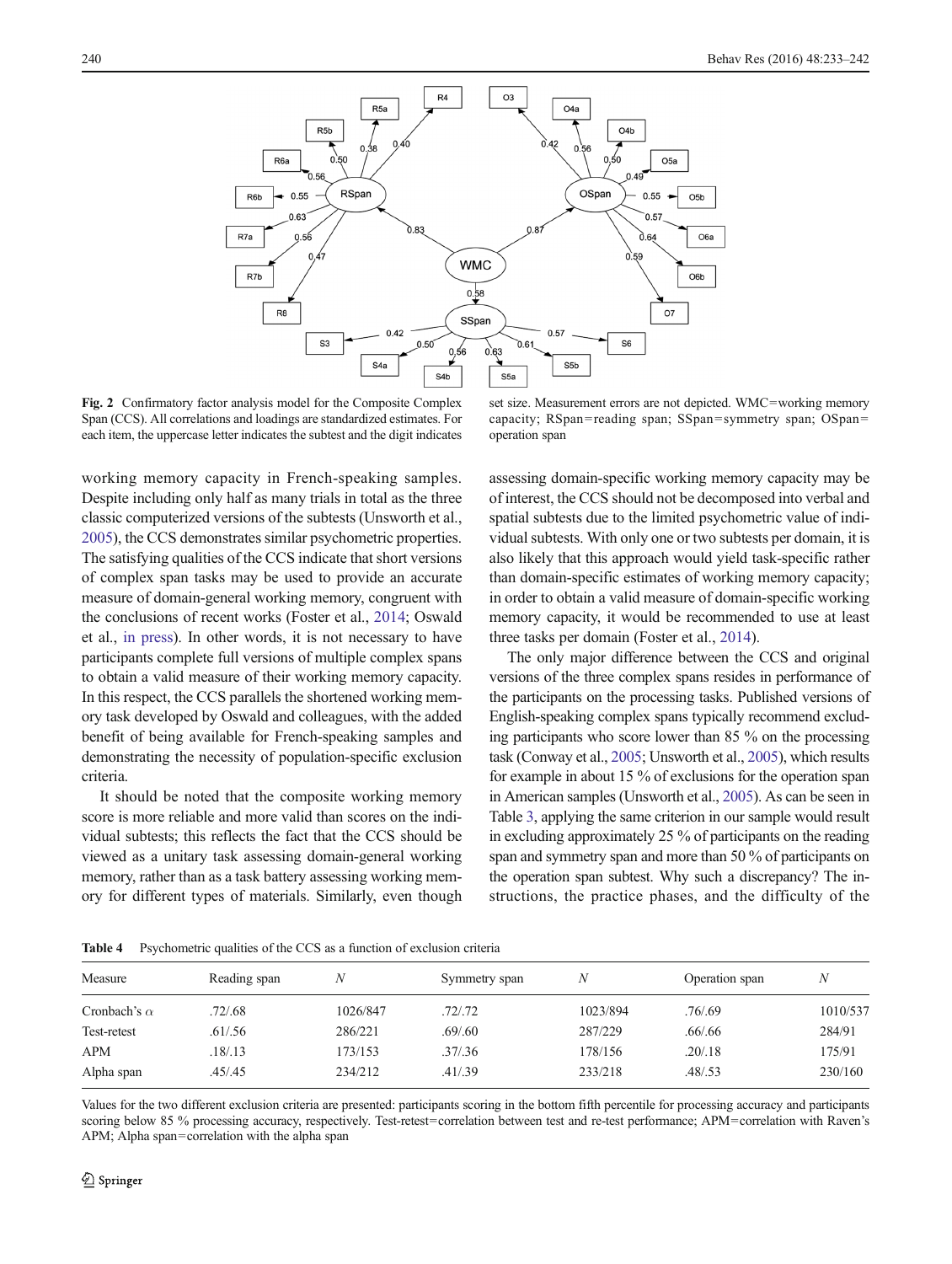<span id="page-8-0"></span>processing tasks are all identical in the CCS and in the original versions of the complex spans. The most likely explanation is a true difference between the samples; for the operation span subtest in particular, a significant portion of French psychology students come from Arts divisions and are ill-at-ease with mathematical operations. The fact that complex spans have reduced validity when the processing task is too difficult for participants (Turner & Engle, [1989\)](#page-9-0) may be a cause for concern. However, most participants in our sample appeared to adequately carry out the processing tasks, the global CCS score demonstrated satisfying validity, and using the original exclusion criteria did not significantly alter the psychometric qualities of the task. For these reasons, the best solution is probably to retain the same processing task difficulty as in the original versions of the tasks for the sake of comparability, but to adopt less stringent exclusion criteria.

Interestingly, the fact that there exist significant sample differences in processing accuracy on complex spans, even between two populations of undergraduate university students, also suggests that the prescribed exclusion criteria should not be applied indiscriminately, even for the original version of the task. Indeed, it is likely that the proportion of participants achieving 85 % accuracy in the task would be much lower in certain populations, such as clinical patients. In this respect, exclusion criteria should be adapted to the specific population being considered. The solution adopted here, discarding the data of a subtest for participants who score in the bottom fifth percentile in the processing task, seems to be an adequate choice.

The CCS relies on the idea that combining working memory tasks related to different types of materials is a great way to eliminate content-specific variance and to obtain a domaingeneral measure of working memory capacity (Kane et al., [2004\)](#page-9-0). However, all three subtests in the CCS use the same complex span structure; as a consequence, it is likely that performance in the CCS still includes method-specific variance. Complex span tasks are not the only adequate working memory measures: a wide variety of very different tasks can also yield useful estimates of working memory capacity, even tasks without clear processing and storage requirements (Oberauer, [2005](#page-9-0)). To obtain a truly general measure of working memory capacity, it may be desirable to combine complex span tasks with other working memory tasks (Redick et al., [2012\)](#page-9-0). Since the alpha span is not a complex span task and demonstrates a significant correlation with the CCS, replacing the reading span subtest with the alpha span may partially solve this problem in studies where limiting method-specific variance is important.

In summary, the CCS constitutes a short working memory task suitable for obtaining a domain-general estimate of working memory capacity. Despite being shorter than classic complex span tasks, the CCS demonstrated satisfying psychometric properties in a large French sample.

Acknowledgments The CCS and the alpha span task scripts are readily available from the authors or at the following address: [http://jeanluc.](http://jeanluc.roulin.free.fr/ccs/) [roulin.free.fr/ccs/](http://jeanluc.roulin.free.fr/ccs/). We would like to thank Randy Engle and Martial van der Linden for kindly authorizing the use of material from their versions of the symmetry span and reading span, respectively.

# References

- Ackerman, P. L., Beier, M. E., & Boyle, M. O. (2005). Working Memory and Intelligence: The Same or Different Constructs? Psychological Bulletin, 131(1), 30–60. doi:[10.1037/0033-2909.131.1.30](http://dx.doi.org/10.1037/0033-2909.131.1.30)
- Conway, A. A., Kane, M. J., Bunting, M. F., Hambrick, D., Wilhelm, O., & Engle, R. W. (2005). Working memory span tasks: A methodological review and user's guide. Psychonomic Bulletin & Review, 12(5), 769–786. doi[:10.3758/BF03196772](http://dx.doi.org/10.3758/BF03196772)
- Daneman, M., & Carpenter, P. A. (1980). Individual differences in working memory and reading. Journal of Verbal Learning and Verbal Behavior, 19(4), 450–466. doi[:10.1016/s0022-5371\(80\)90312-6](http://dx.doi.org/10.1016/s0022-5371(80)90312-6)
- Delaloye, C. C., Ludwig, C. C., Borella, E. E., Chicherio, C. C., & de Ribaupierre, A. A. (2008). L'Empan de lecture comme épreuve mesurant la capacité de mémoire de travail: Normes basées sur une population francophone de 775 adultes jeunes et âgés. = The Reading Span as a measure of working memory capacity: Norms based on a French speaking population of 775 younger and older adults. European Review Of Applied Psychology / Revue Européenne De Psychologie Appliquée, 58(2), 89–103. doi:[10.](http://dx.doi.org/10.1016/j.erap.2006.12.004) [1016/j.erap.2006.12.004](http://dx.doi.org/10.1016/j.erap.2006.12.004)
- Desmette, D., Hupet, M., Schelstraete, M., & van der Linden, M. (1995). Adaptation en langue française du 'Reading Span Test' de Daneman et Carpenter (1980). = A French version of M. Daneman and P. A. Carpenter's (1980) Reading Span Test (RST). L'Année Psychologique, 95(3), 459–482. doi[:10.3406/psy.1995.28842](http://dx.doi.org/10.3406/psy.1995.28842)
- Engle, R. W., & Kane, M. J. (2004). Executive attention, working memory capacity, and a two-factor theory of cognitive control. Psychology of Learning & Motivation(44), 145.
- Engle, R. W., Tuholski, S. W., Laughlin, J. E., & Conway, A. R. A. (1999). Working memory, short-term memory, and general fluid intelligence: A latent-variable approach. Journal of Experimental Psychology: General, 128(3), 309–331. doi:[10.1037/0096-3445.](http://dx.doi.org/10.1037/0096-3445.128.3.309) [128.3.309](http://dx.doi.org/10.1037/0096-3445.128.3.309)
- Foster, J. L., Shipstead, Z., Harrison, T. L., Hicks, K. L., Redick, T. S., & Engle, R. W. (2014). Shortened complex span tasks can reliably measure working memory capacity. Memory & Cognition. doi[:10.](http://dx.doi.org/10.3758/s13421-014-0461-7) [3758/s13421-014-0461-7](http://dx.doi.org/10.3758/s13421-014-0461-7)
- Fournet, N., Roulin, J., Vallet, F., Beaudoin, M., Agrigoroaei, S., Paignon, A., & … Desrichard, O. (2012). Evaluating short-term and working memory in older adults: French normative data.Aging & Mental Health,16(7), 922–930. doi[:10.1080/13607863.2012.674487](http://dx.doi.org/10.1080/13607863.2012.674487)
- Healey, M., Hasher, L., & Danilova, E. (2011). The stability of working memory: Do previous tasks influence complex span? Journal of Experimental Psychology: General, 140(4), 573–585. doi[:10.](http://dx.doi.org/10.1037/a0024587) [1037/a0024587](http://dx.doi.org/10.1037/a0024587)
- Hu, L., & Bentler, P. M. (1999). Cutoff criteria for fit indexes in covariance structure analysis: Conventional criteria versus new alternatives. Structural Equation Modeling, 6(1), 1–55. doi:[10.1080/](http://dx.doi.org/10.1080/10705519909540118) [10705519909540118](http://dx.doi.org/10.1080/10705519909540118)
- Jaeggi, S. M., Buschkuehl, M., Perrig, W. J., & Meier, B. (2010). The concurrent validity of the N-back task as a working memory measure. Memory, 18(4), 394–412. doi[:10.1080/09658211003702171](http://dx.doi.org/10.1080/09658211003702171)
- Kane, M. J., & Engle, R. W. (2000). Working-memory capacity, proactive interference, and divided attention: Limits on long-term memory retrieval. Journal of Experimental Psychology: Learning, Memory, and Cognition, 26(2), 336–358. doi:[10.10371/0278-7393.26.2.336](http://dx.doi.org/10.10371/0278-7393.26.2.336)